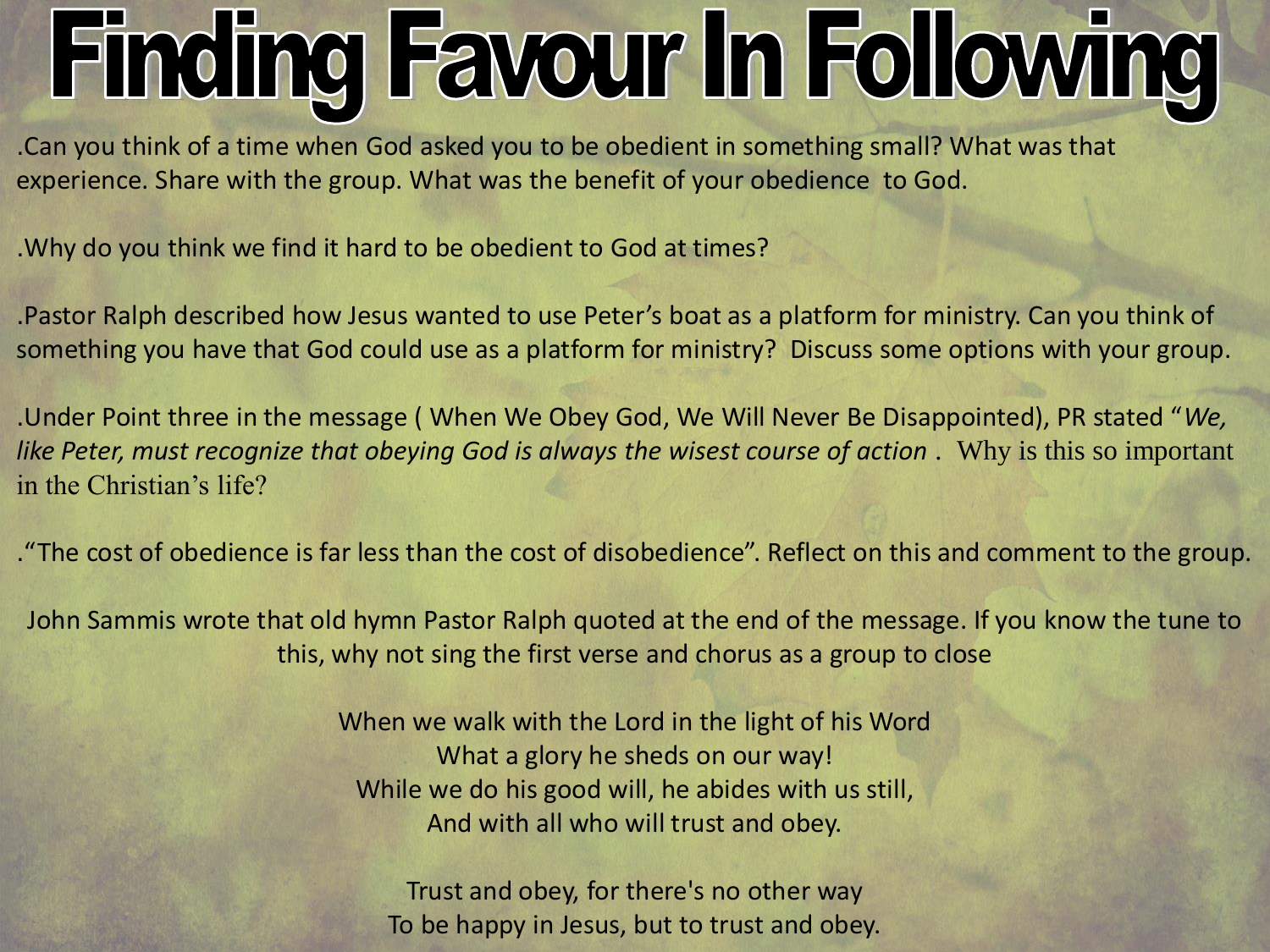# Finding Favor In Following Luke 5:1-11

**Pastor Ralph**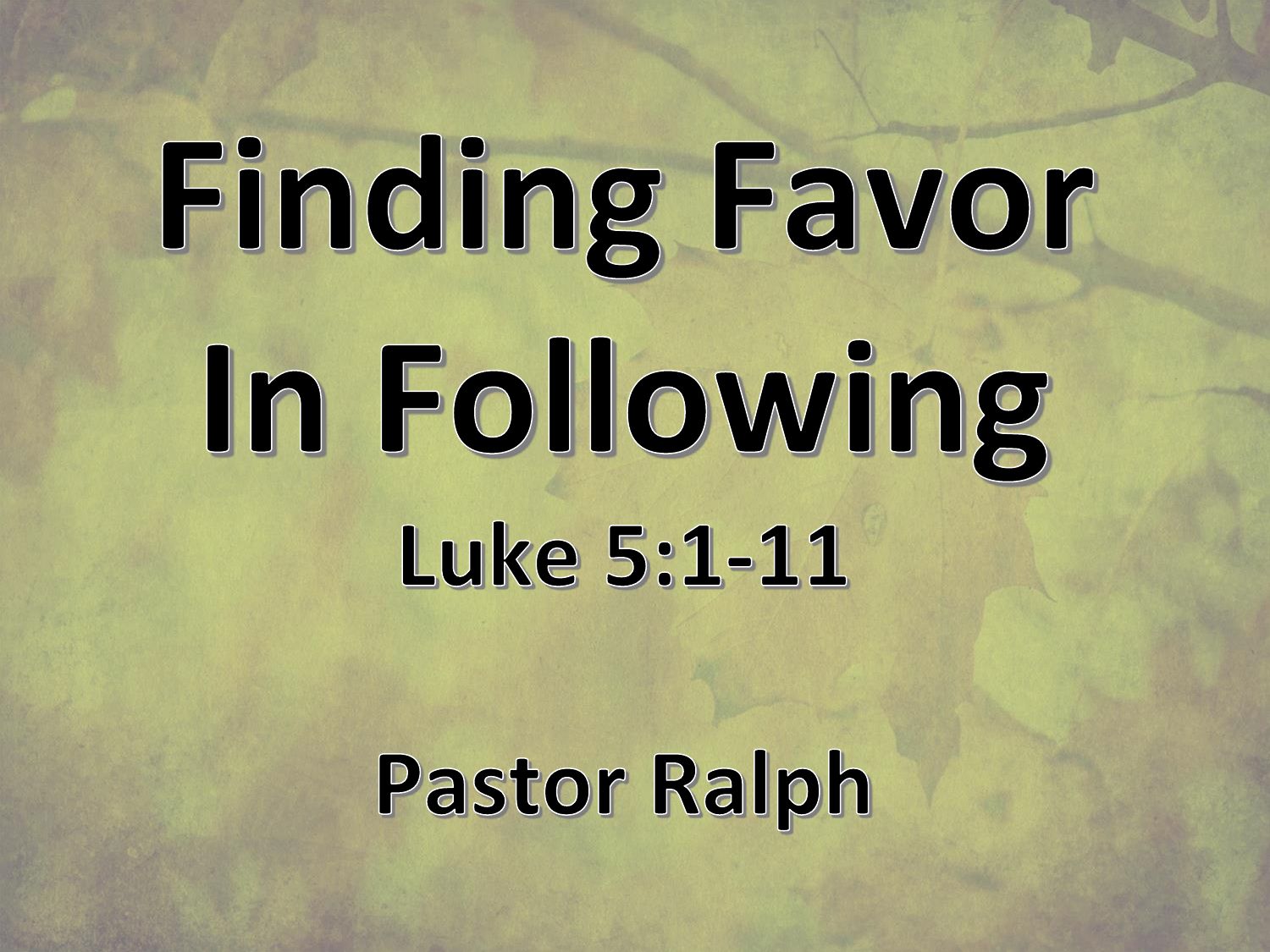One day as Jesus was preaching on the shore of the Sea of Galilee great crowds pressed in on him to listen to the word of God. <sup>2</sup> He noticed two empty boats at the water's edge, for the fishermen had left them and were washing their nets.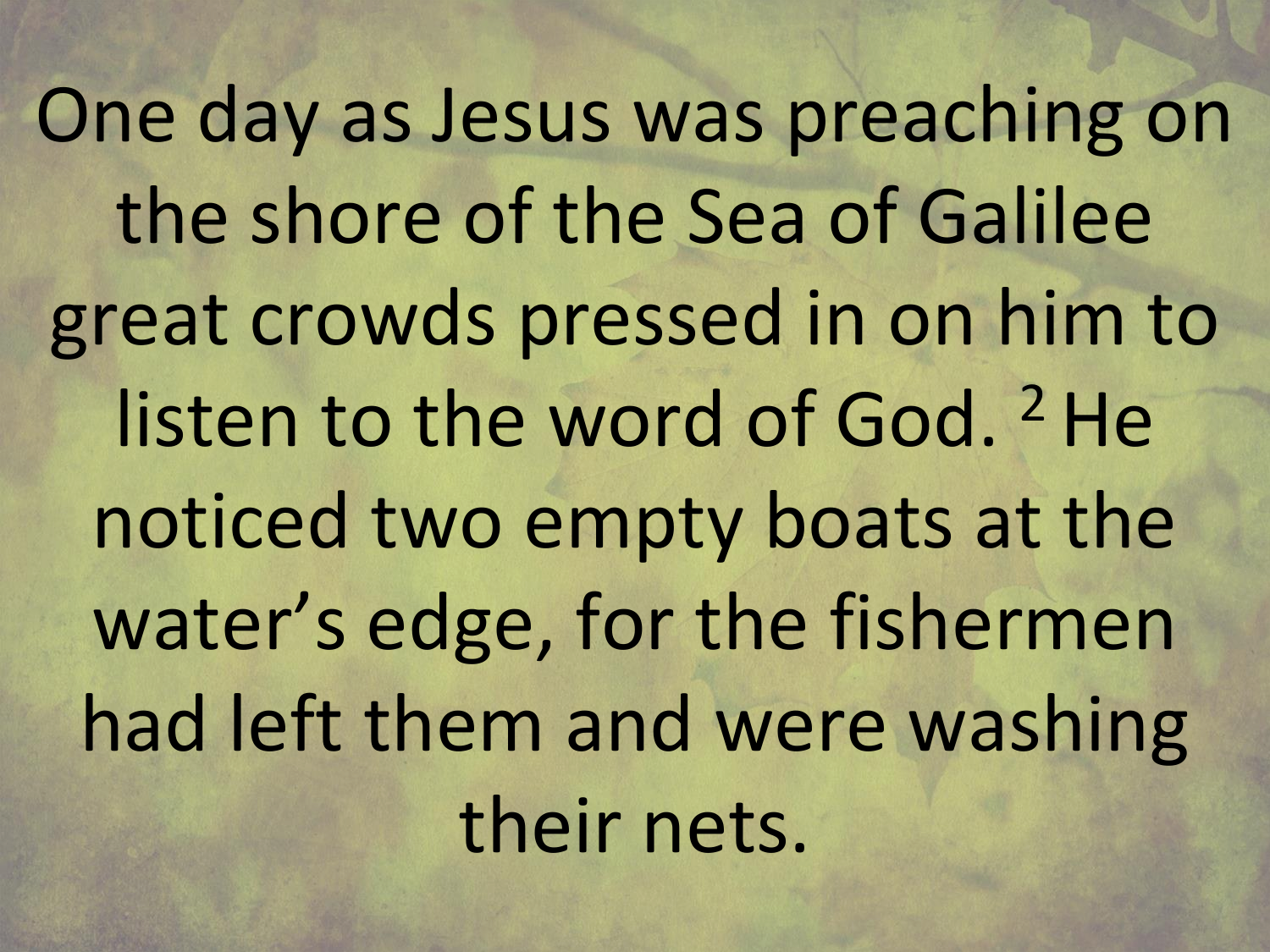Stepping into one of the boats, Jesus asked Simon its owner, to push it out into the water. So he sat in the boat and taught the crowds from there.<sup>4</sup> When he had finished speaking, he said to Simon, "Now go out where it is deeper, and let down your nets to catch some fish."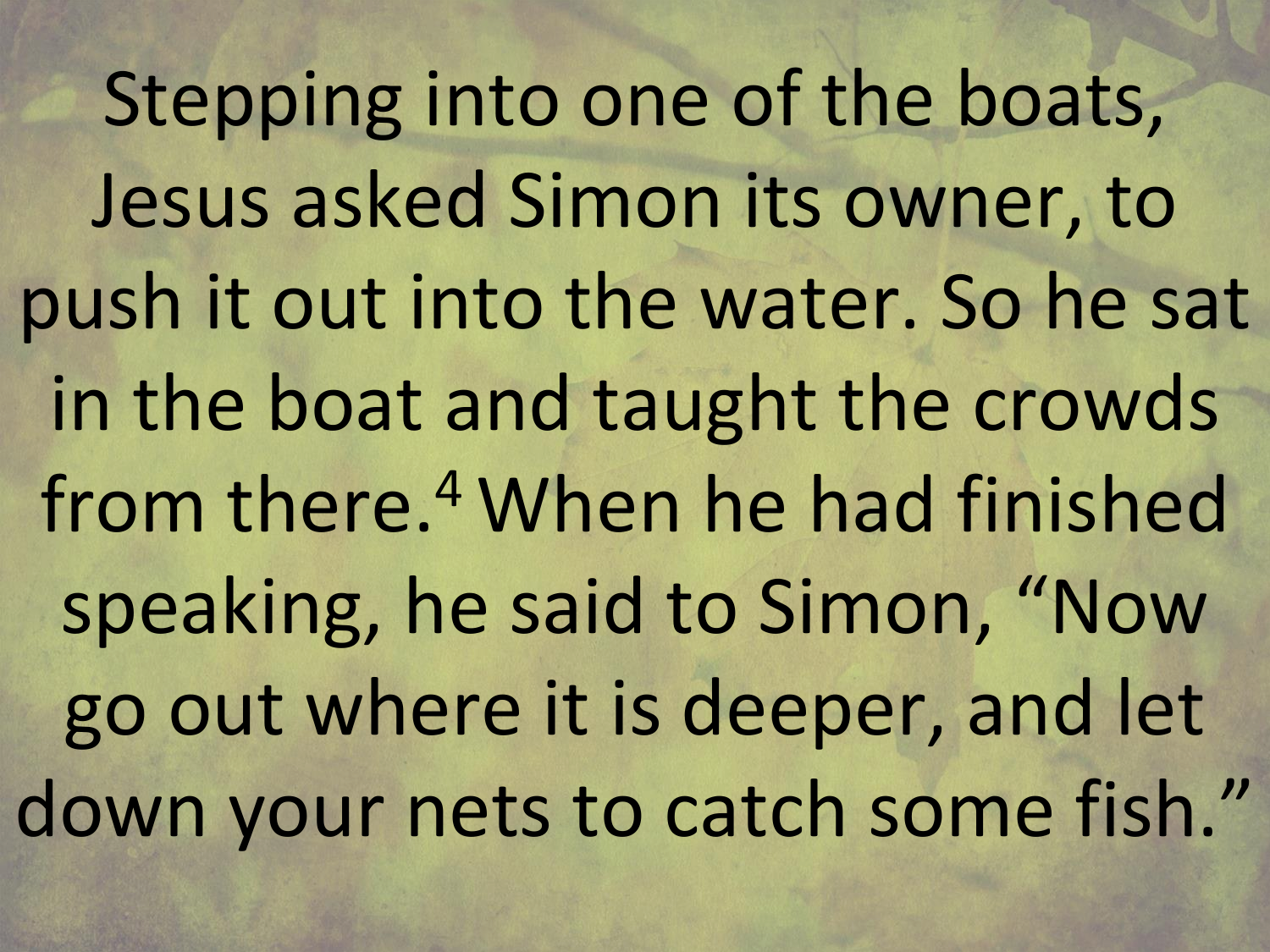"Master," Simon replied, "we worked hard all last night and didn't catch a thing. But if you say so, I'll let the nets down again." <sup>6</sup> And this time their nets were so full of fish they began to tear! <sup>7</sup> A shout for help brought their partners in the other boat, and soon both boats were filled with fish and on the verge of sinking.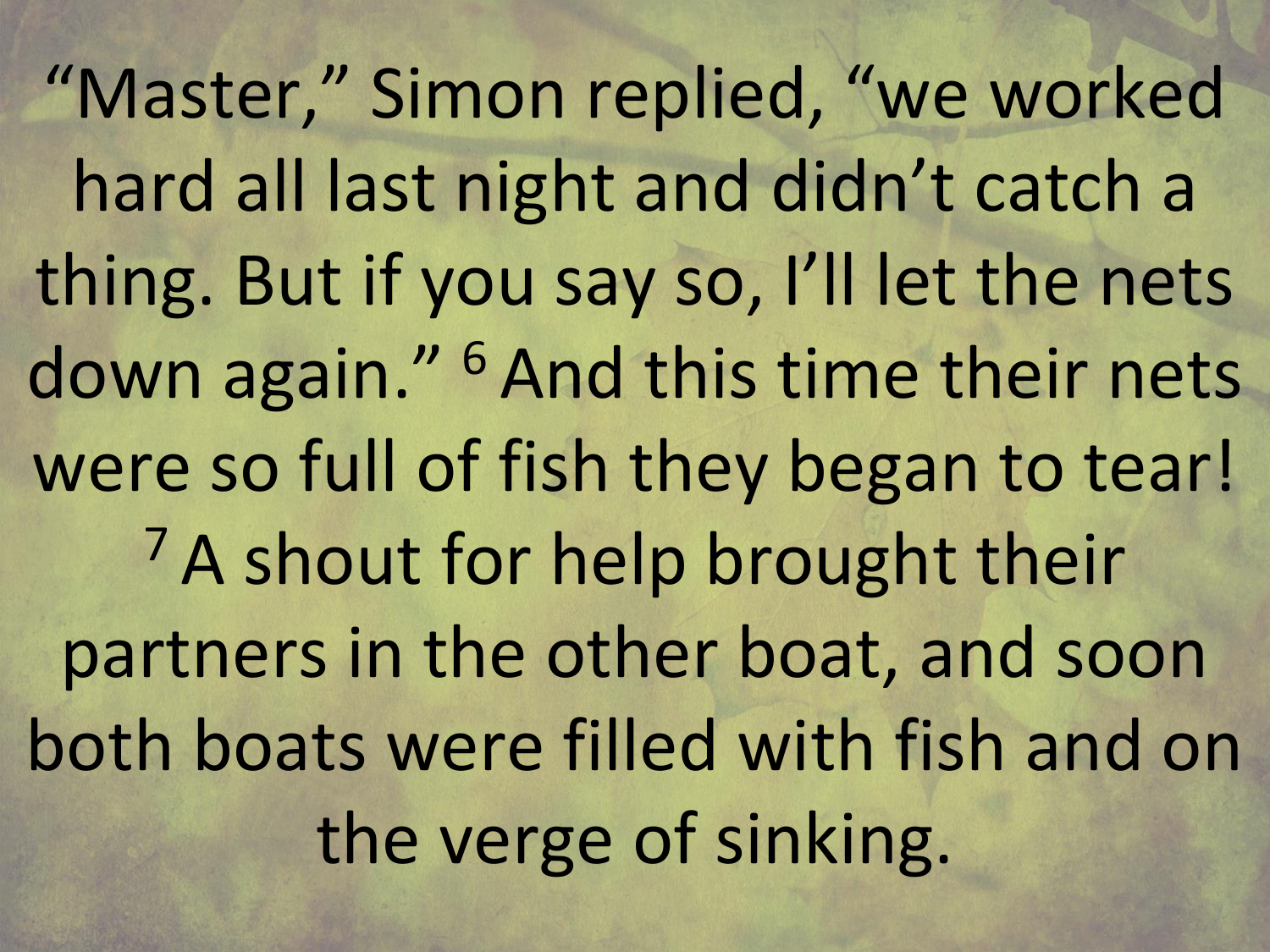When Simon Peter realized what had happened, he fell to his knees before Jesus and said, "Oh, Lord, please leave me—I'm such a sinful man." <sup>9</sup> For he was awestruck by the number of fish they had caught, as were the others with him. <sup>10</sup> His partners, James and John, the sons of Zebedee, were also amazed.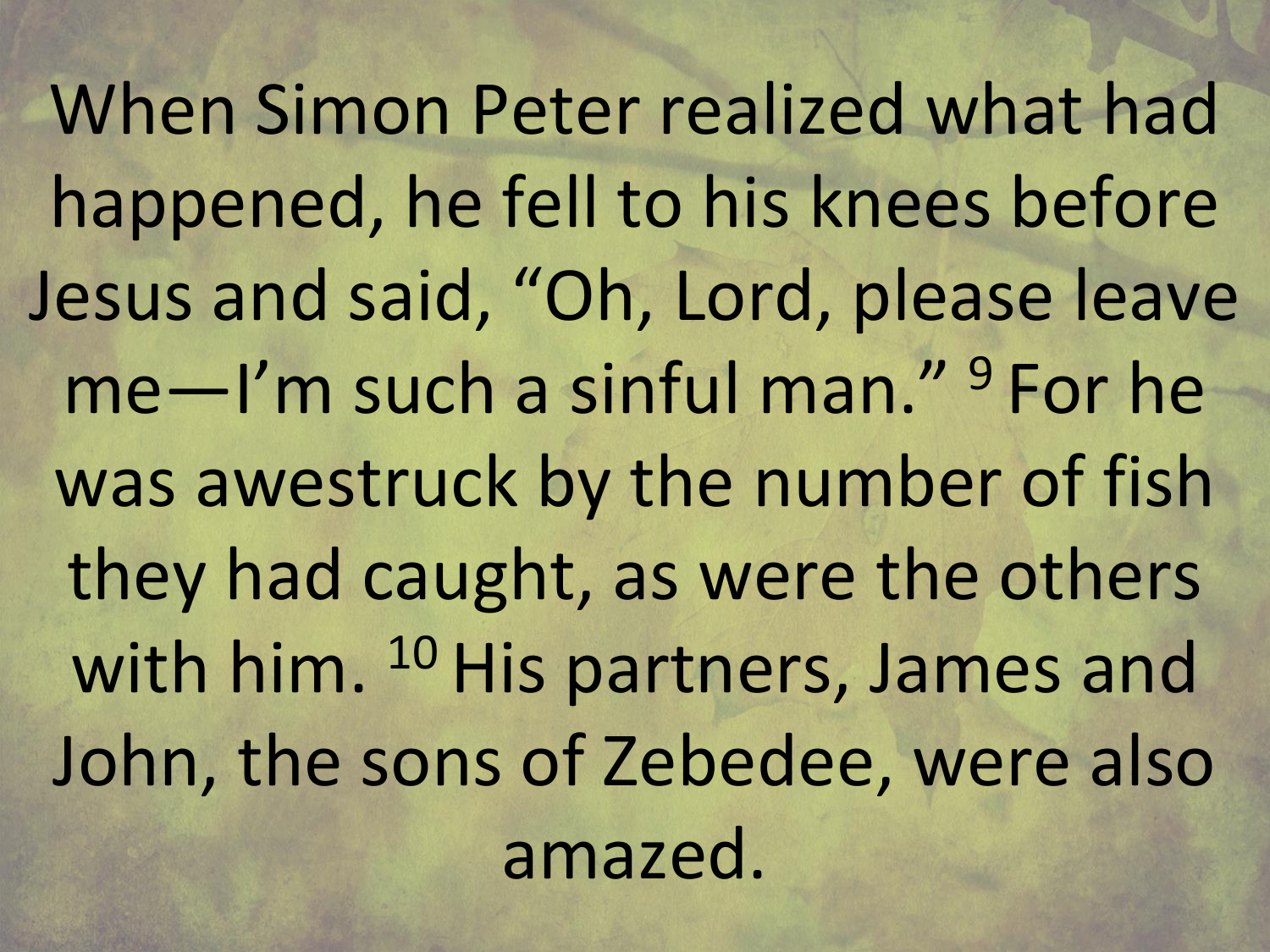Jesus replied to Simon, "Don't be afraid! From now on you'll be fishing for people!" <sup>11</sup> And as soon as they landed, they left everything and followed Jesus.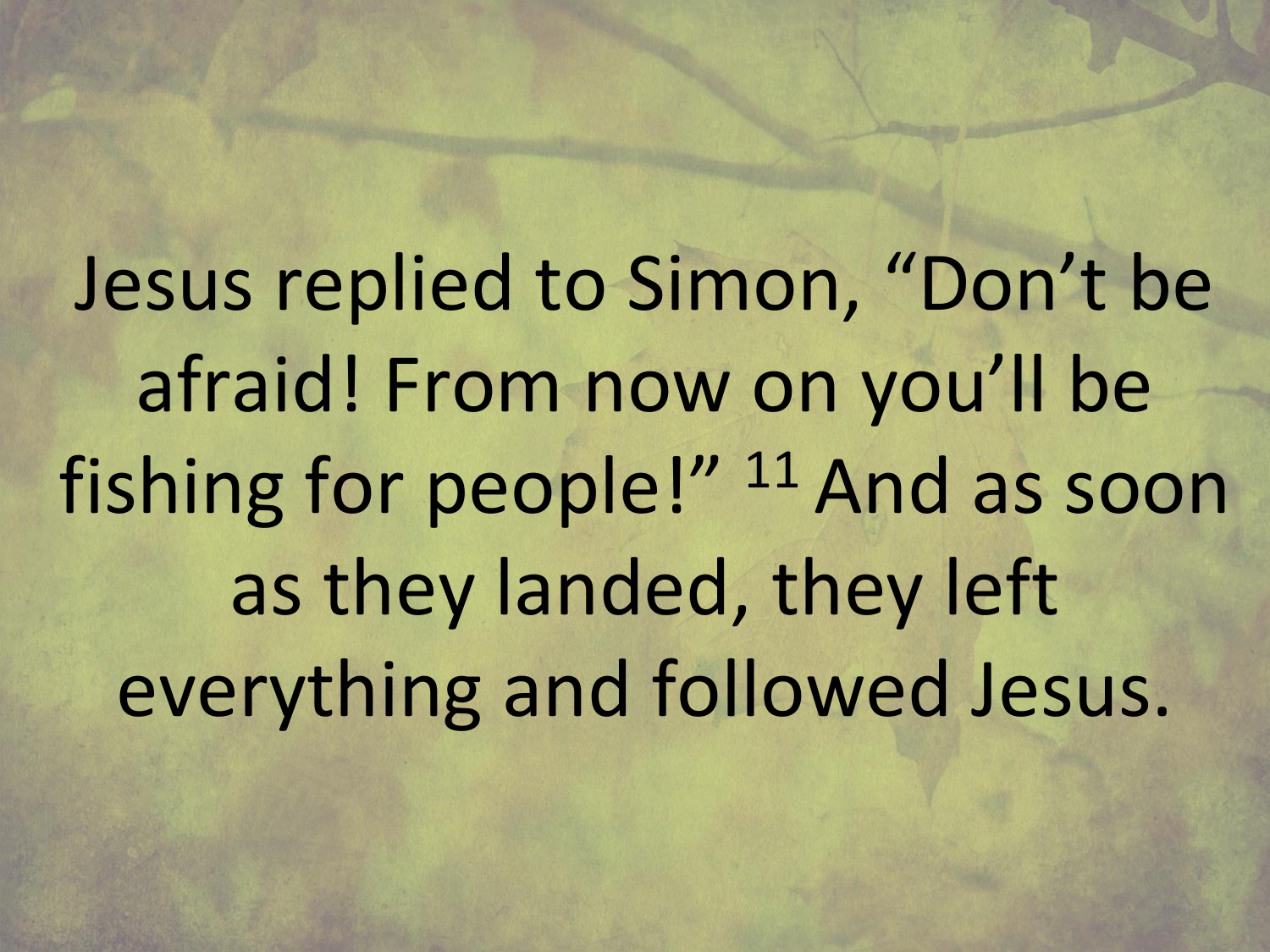God always welcomes those who hunger and thirst after righteousness.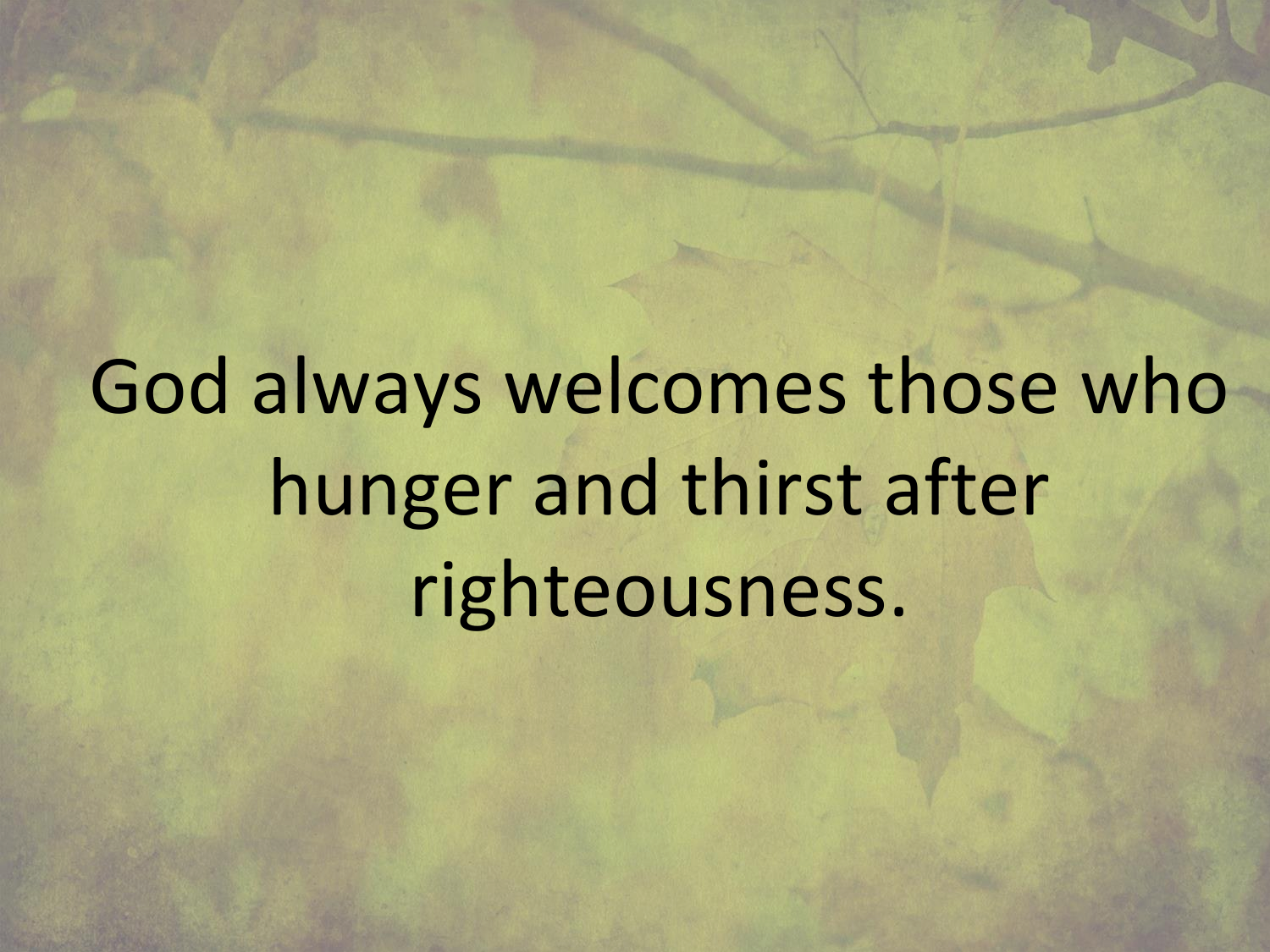#### **OBEYING GOD IN SMALL MATTERS IS AN ESSENTIAL STEP IN RECEIVING GOD'S GREATEST BLESSINGS**

1.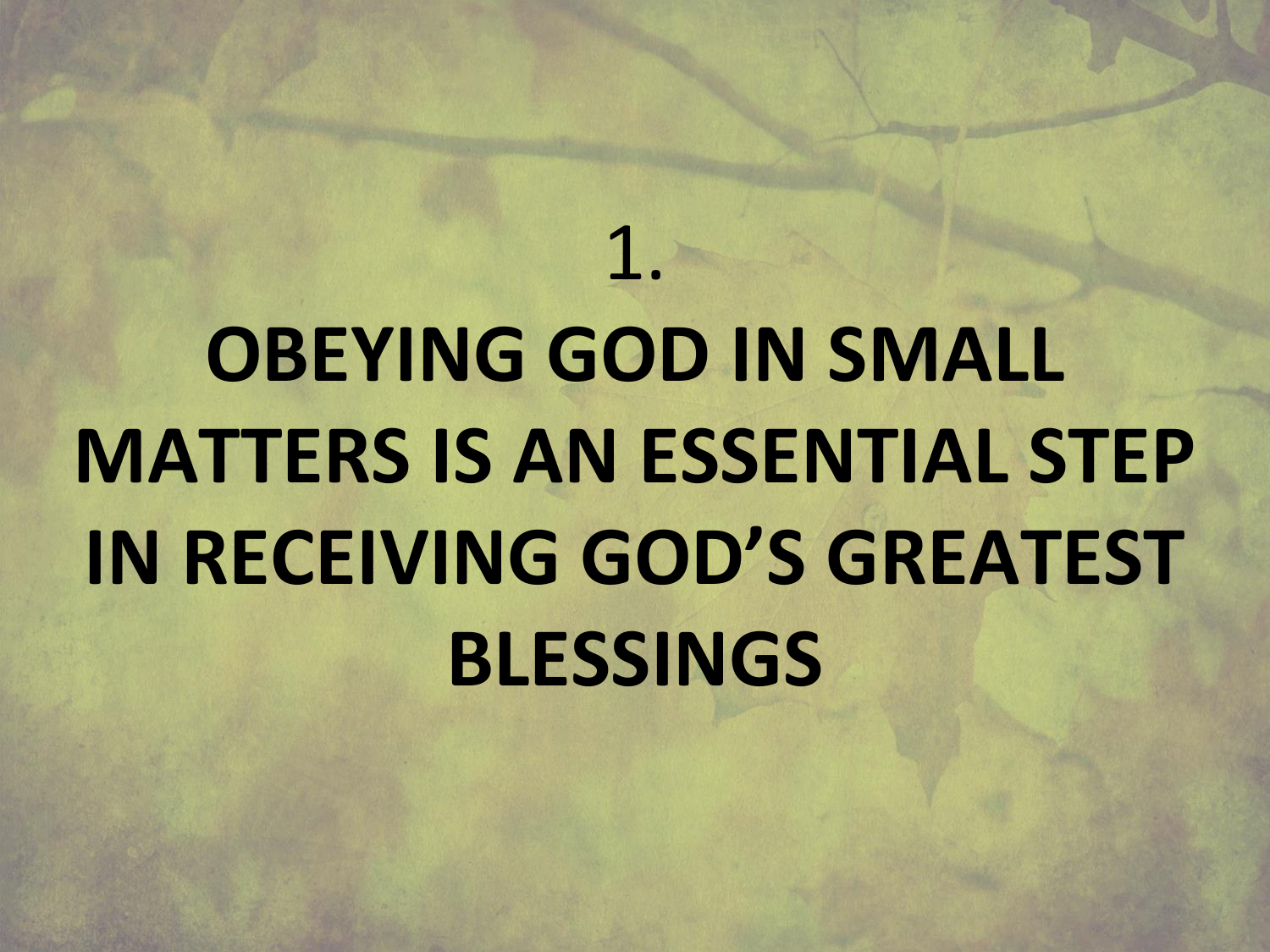Often, Gods greatest blessings come as a result of our willingness to do something that appears very insignificant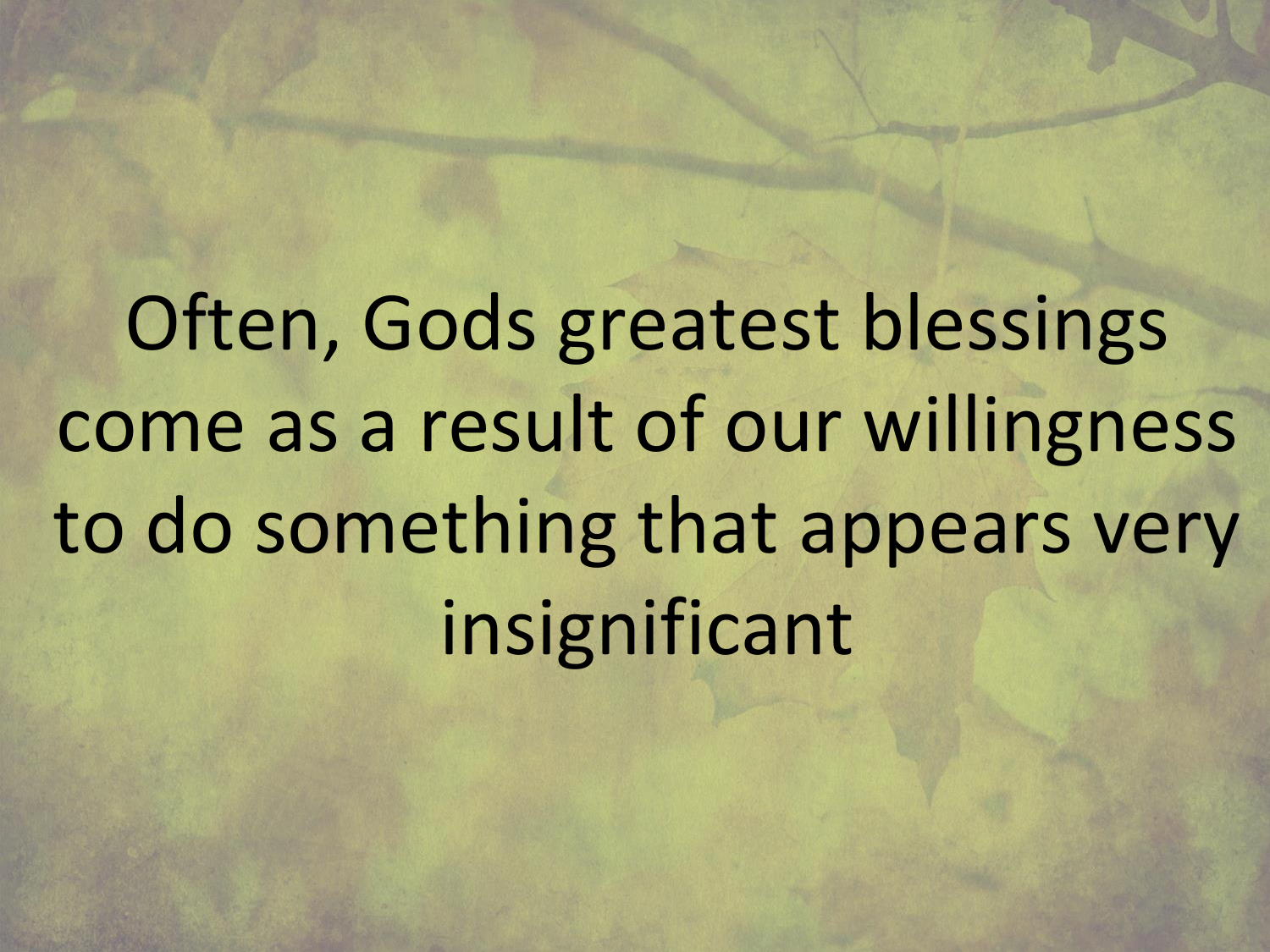#### **2. OBEDIENCE ALWAYS BENEFITS OTHERS**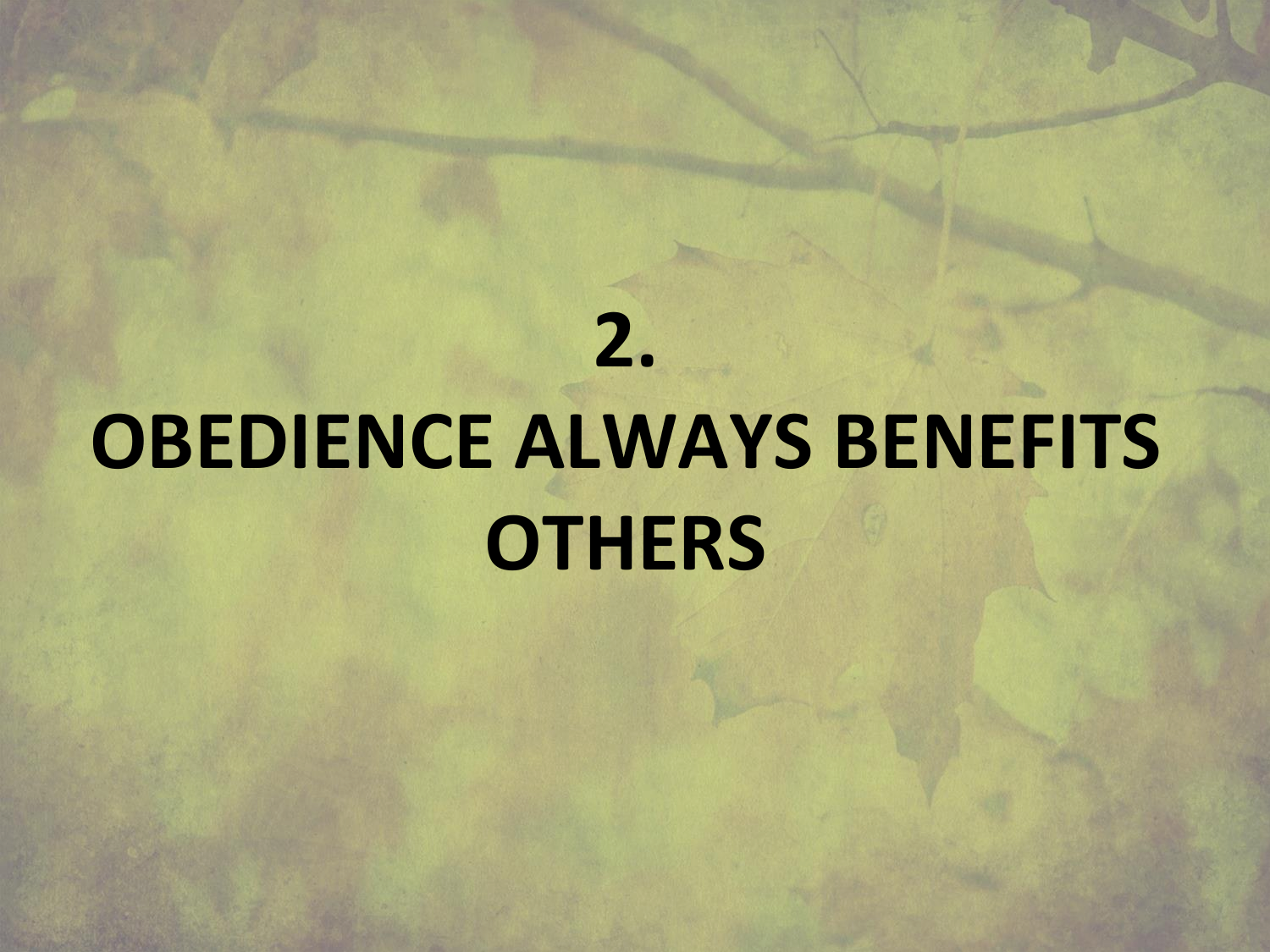God often rewards others- in particular those closest to us – as a result of our obedience.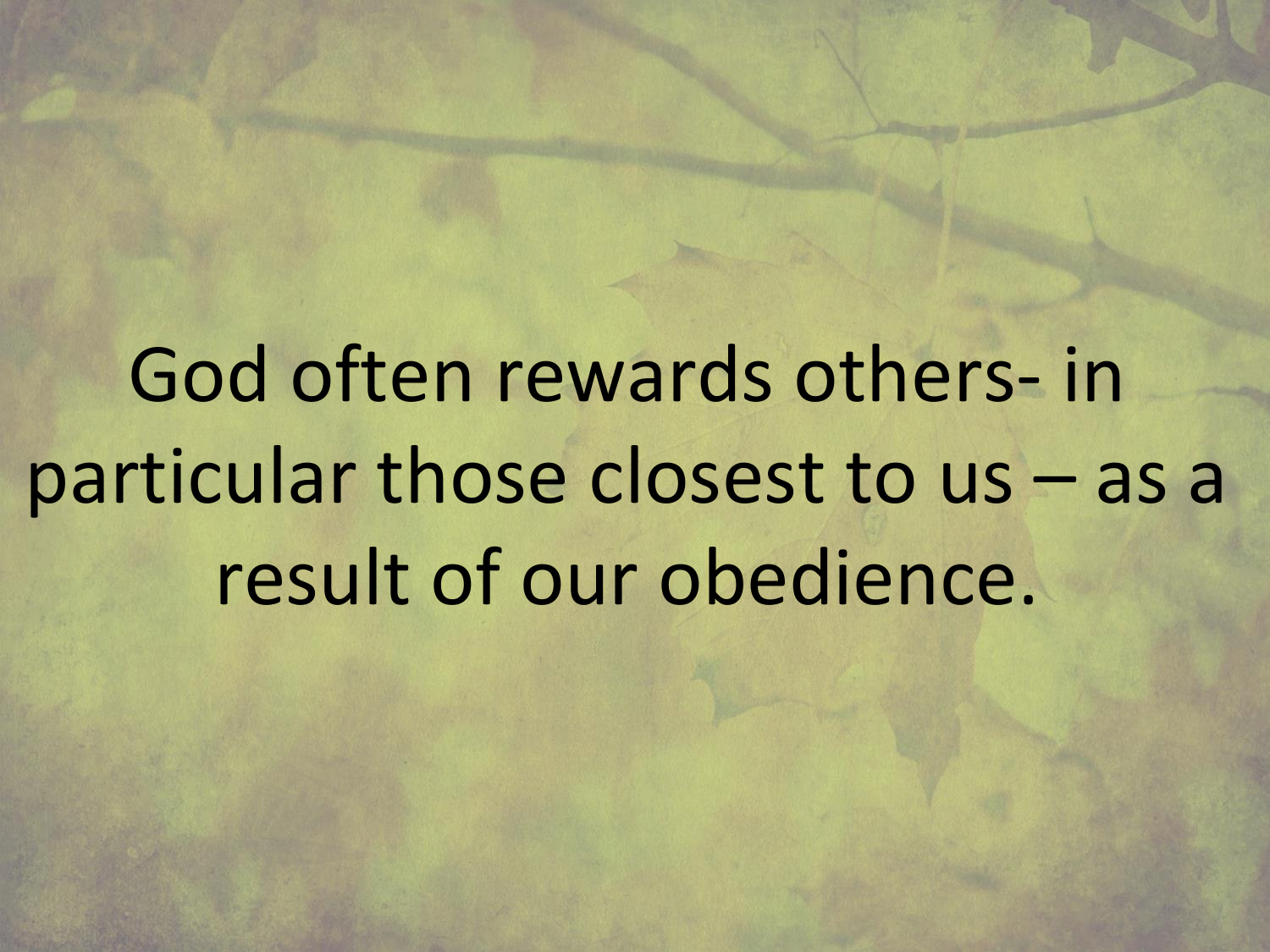### **WHEN WE OBEY GOD WE WILL NEVER BE DISAPPOINTED**

**3.**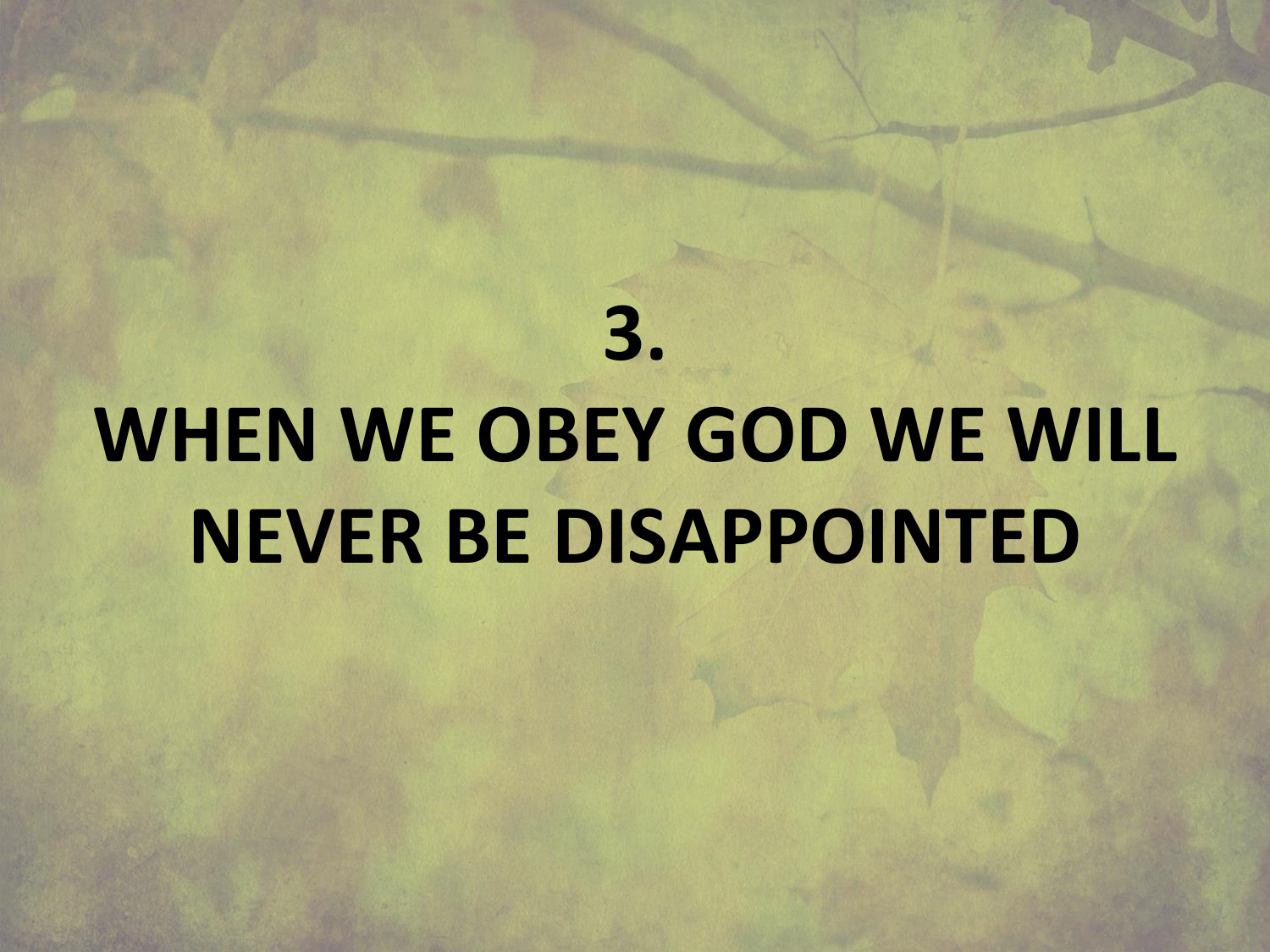We, like Peter, must recognize that obeying God is always the wisest course of action.